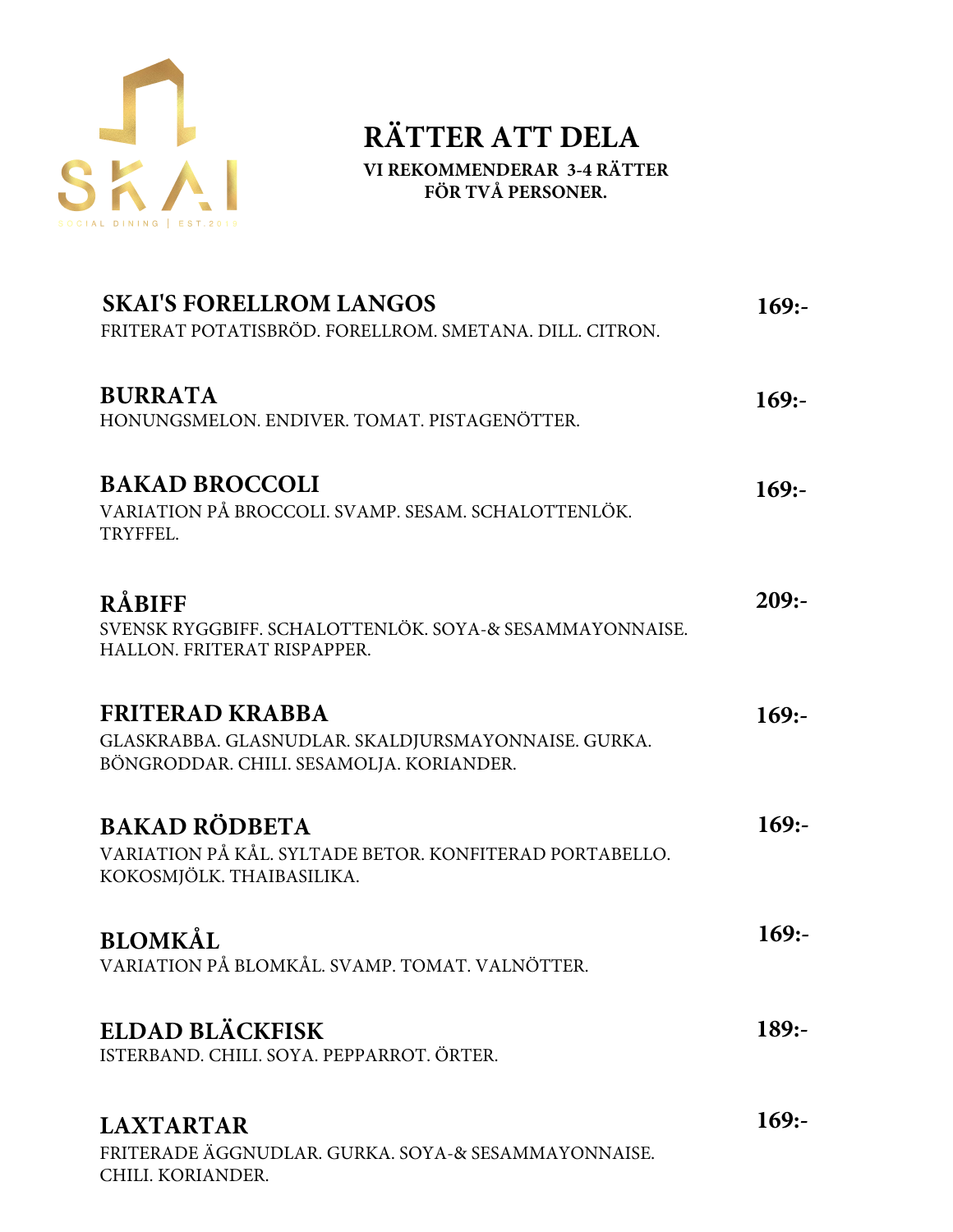

### RÄTTER ATT DELA VI REKOMMENDERAR 3-4 RÄTTER FÖR TVÅ PERSONER.

|                                                                                                            | $179: -$ |
|------------------------------------------------------------------------------------------------------------|----------|
| <b>SOTAD LAX</b><br>KRISPIGT RIS. CITRONGRÄS &-CHILIMAYONNAISE. DILL. (2st)                                | $85: -$  |
| <b>BLÅMUSSLA</b><br>MOROT. POTATISCHIPS. BLEKSELLERI. SCHALLOTENLÖK.<br>ELDAD GRÄDDE, ÖRTER.               | $169: -$ |
| <b>BIFF</b><br>SVENSK RYGGBIFF. SOYA. INGEFÄRA. CHILI. SOTAD PAK CHOI.                                     | $219: -$ |
| <b>JAPANSK WAGYU</b><br>KLASS A5. SOYA. INGEFÄRA. CHILI. SOTAD PAK CHOI.                                   | $719: -$ |
| <b>SHORT RIBS</b><br>SYLTAD SILVERLÖK. HOISINSÅS. CHILI. KORIANDER.                                        | $219: -$ |
| <b>FÄRSK</b><br>S<br>SMETANA. FORELLROM. ÖRTER.                                                            | $149: -$ |
| <b>TORSK</b><br>SMÖRBAKAD TORSKRYGG, SOTAD SPARRIS, ROTSELLERI.<br>SANDEFJORDSÅS. FORELLROM. ÖRTER.        | $219: -$ |
| <b>KRISPIG KYCKLING</b><br>STEKT RIS. KINAKÅL. CHILI-& VITLÖKSMAYONNAISE. FERMENTERAD<br>CHILI. KORIANDER. | $179: -$ |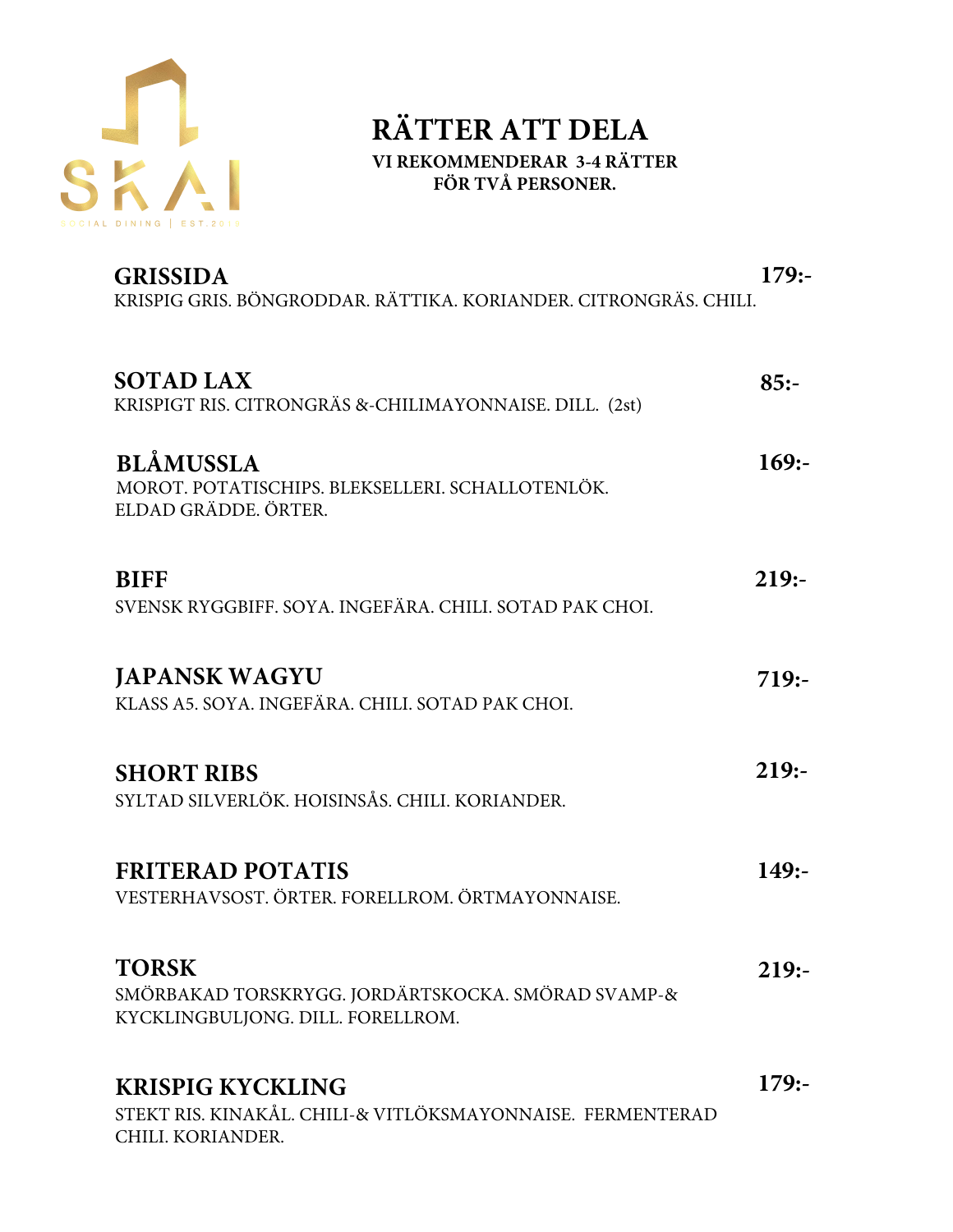

# **DESSERT**

| <b>ANANAS</b><br>ANANASSORBET. KOKOSMJÖLK. ROSTAD KOKOS.<br>ROSTAD BOVETE.               | $179: -$  |
|------------------------------------------------------------------------------------------|-----------|
| <b>JORDGUBBAR</b><br>VARIATION PÅ JORDGUBBAR. FLÄDER. CITRON.<br>ROSTAD MANDEL. FILMJÖLK | $179: -$  |
| <b>OSTAR</b><br>TRE OLIKA OSTAR MED KNÄCKE & MARMELAD.                                   | $139: -$  |
| <b>SKAIS CHOKLADTRYFFEL</b>                                                              | $30:-/st$ |
| <b>ESPRESSO MARTINI</b><br>PURITY VODKA, KAHLÚA, SOCKER, ESPRESSO,                       | $149: -$  |
| SPANA GÄRNA IN VÅR AVEC-VAGN                                                             |           |

## **DESSERTVIN**

## **LUA CHEIA AZUL PORTUGAL 10 Y/O TAWNY PORT**

**99:-**

*TOURIGA NACIONAL, TOURIGA FRANCA, TINTA RORIZ, TINTA BAROCCA.* DOUROM, PORTUGAL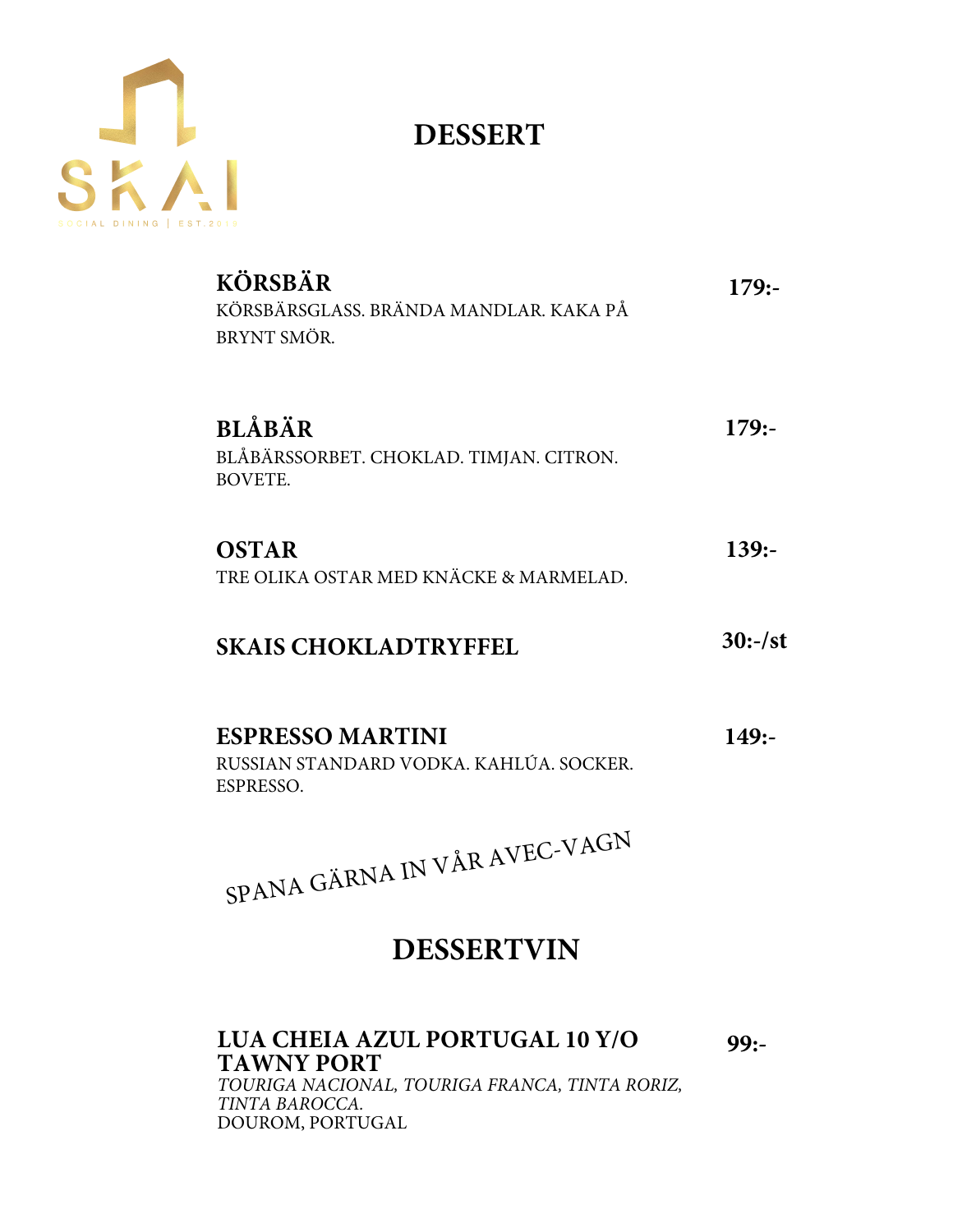

# **KAFFE & ANNAT**

| <b>BRYGGKAFFE</b>                                                               | $36: -$  |
|---------------------------------------------------------------------------------|----------|
| <b>CAPPUCCINO</b>                                                               | $40: -$  |
| <b>CAFFÈ LATTE</b>                                                              | $42: -$  |
| <b>ESPRESSO</b>                                                                 | 36/42:   |
| <b>IRISH COFFEÉ</b><br>TULLAMORE DEW. KAFFE. SOCKER. GRÄDDE.                    | $149: -$ |
| <b>ESPRESSO MARTINI</b><br>RUSSIAN STANDARD VODKA. KAHLÚA.<br>ESPRESSO. SOCKER. | $149: -$ |

SPANA GÄRNA IN VÅR AVEC-VAGN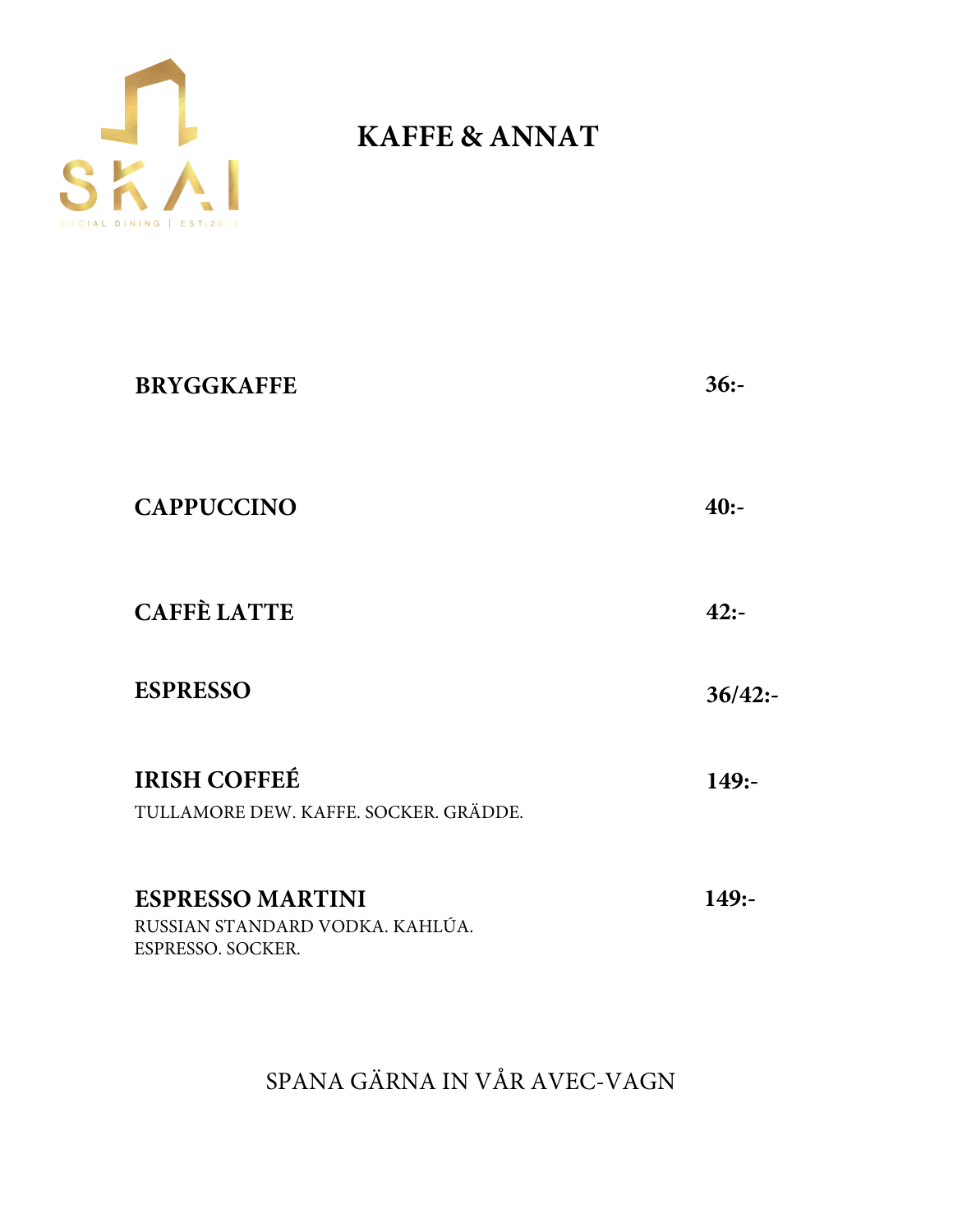

**ÖL PÅ FAT**

| <b>BITBURGER</b>                       |      | $78: -$ |
|----------------------------------------|------|---------|
| TYSK LJUS LAGER 4.8%                   | 40CL |         |
| <b>LAGUNITAS IPA</b>                   |      | $86: -$ |
| <b>AMERIKANSK IPA 6.2%</b>             | 40CL |         |
|                                        |      |         |
| <b>GÄSTFAT</b>                         |      | 89:     |
| FRÅGA OSS!                             | 40CL |         |
| <b>BRONX BREWERY</b>                   |      |         |
|                                        |      | $89: -$ |
| AMERIKANSK PALE ALE 6.3%               | 40CL |         |
| <b>ST ERIKS LAGER</b>                  |      | $84: -$ |
| <b>SVENSK OFILTRERAD LAGER</b><br>5.1% | 40CL |         |
|                                        |      |         |
| <b>BERNARD BOHEMIAN LAGER</b>          |      | $84: -$ |
| TJECKISK LAGER 4.5%                    | 40CL |         |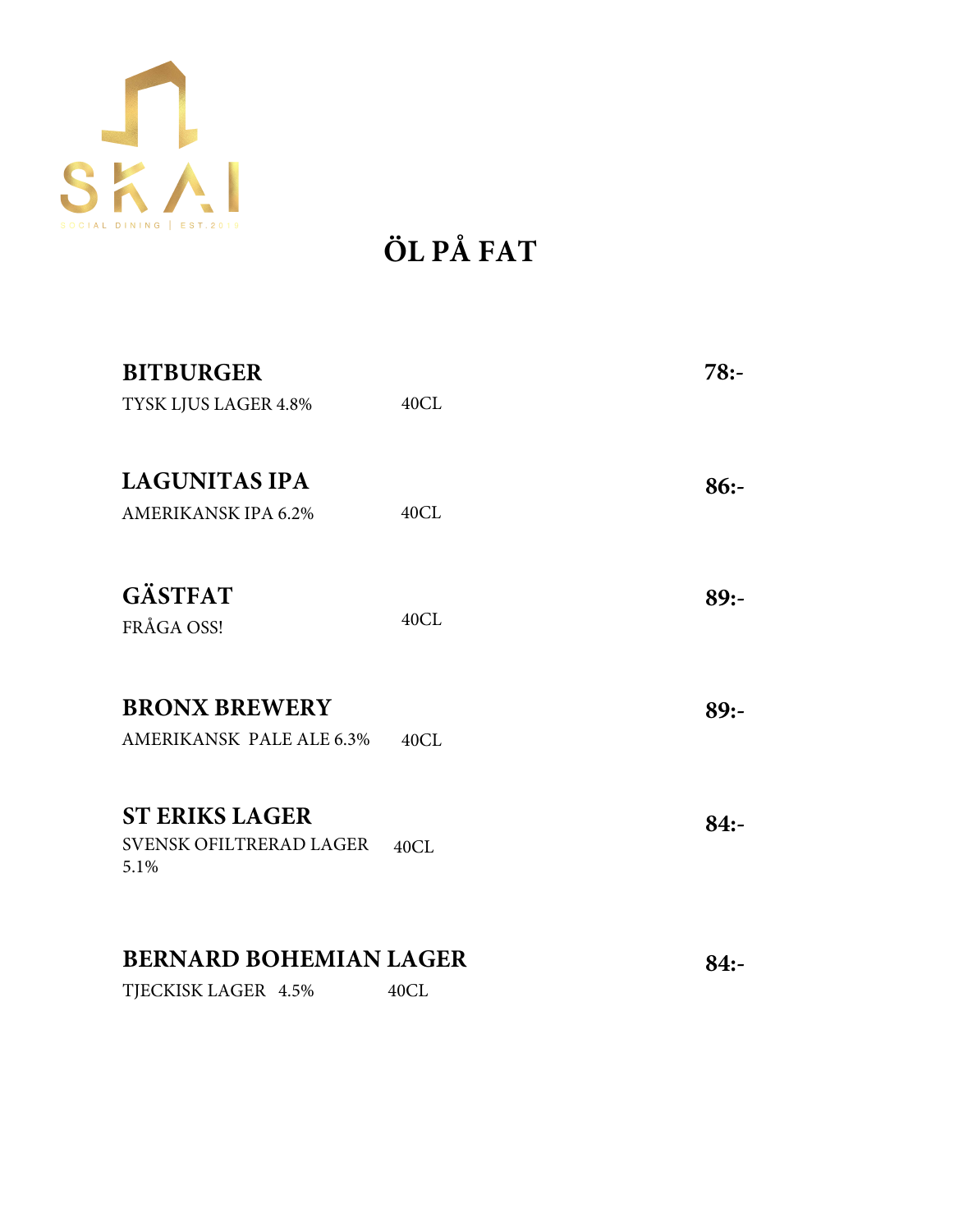

# **ÖL PÅ FLASKA**

| <b>KLACKABACKEN ELIN</b>                        |        | $85: -$ |
|-------------------------------------------------|--------|---------|
| SVENSK, IPA 6.5%                                | 33CL   |         |
| <b>TIGER</b>                                    |        | $78: -$ |
| SINGAPORE, LJUS LAGER. 5%                       | 33CL   |         |
| <b>CORONA</b>                                   |        | $80: -$ |
| <b>MEXIKANSK LJUS LAGER 4.5%</b>                | 35.5CL |         |
| <b>KLACKABACKEN HALLON BERLINER</b>             |        | $82: -$ |
| SVENSK SURÖL 4.0%                               | 33CL   |         |
|                                                 |        |         |
| <b>BUDVAR</b>                                   |        | $89: -$ |
| TJECKISK LJUS LAGER 5.0%                        | 50CL   |         |
| <b>ST ERIKS</b>                                 |        | $80: -$ |
| SVENSK GLUTENFRI IPA 5.5%                       | 33CL   |         |
| <b>CAPTAIN LAWRENCE ACHIEVING GRAPENESS</b>     |        | 199:    |
| <b>AMERIKANSK SOUR ALE 7.5%</b>                 | 37.5CL |         |
| <b>WEIHENSTEPHANER HEFE</b><br>TYSK VETEÖL 5.4% | 50CL   | $85: -$ |
|                                                 |        |         |
| LÅNGBURK, ARBOGA<br>SERVERAS RUMSTEMPERERAD     |        | $200:-$ |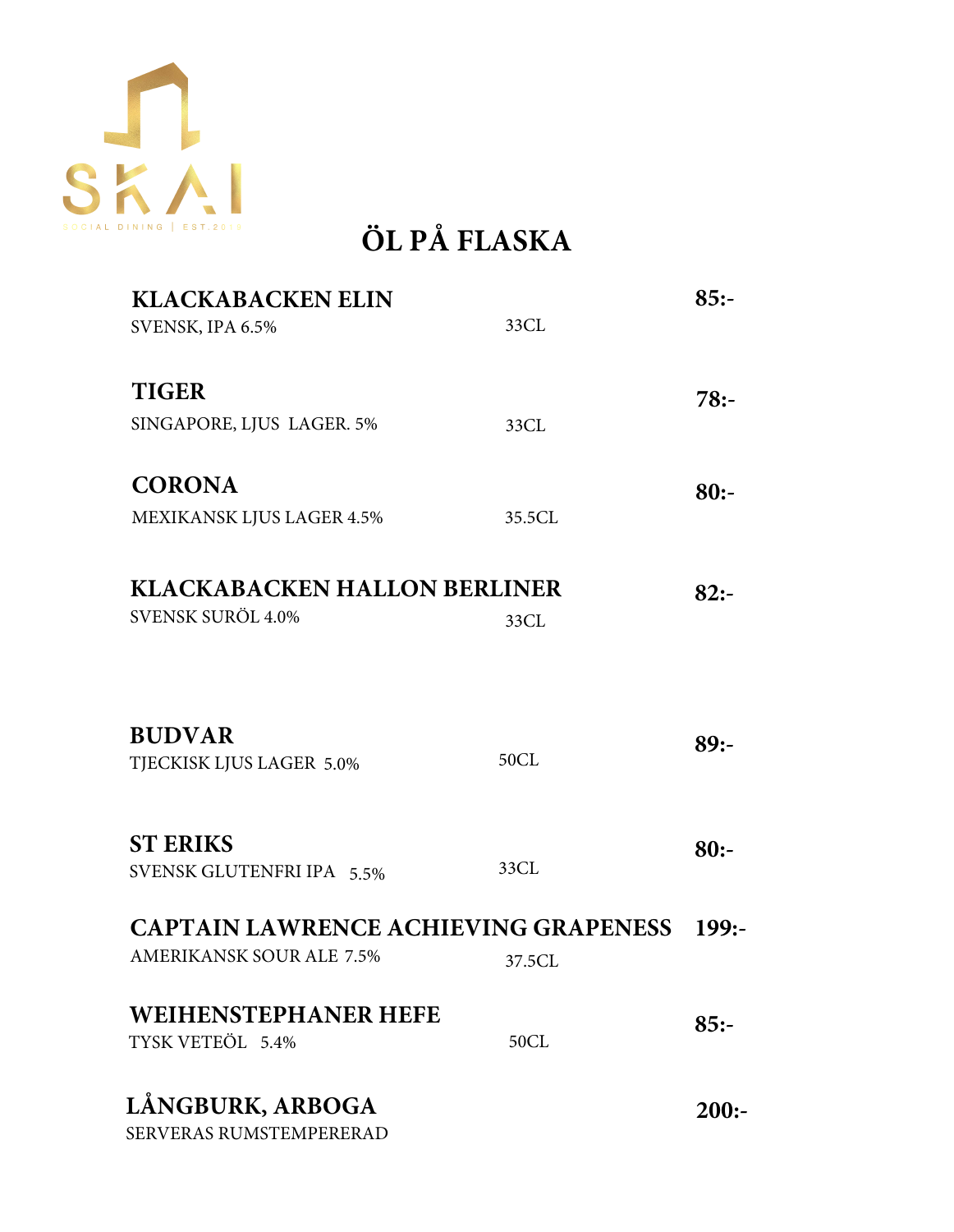

**VITA VINER** 

| <b>COUR DE DAMES BLANC</b><br>VERMENTINO, UGNI BLANC, SAUVIGNON BLANC.<br>LANGUEDOC, FRANKRIKE.               | 95/389:   |
|---------------------------------------------------------------------------------------------------------------|-----------|
| <b>VILLA MINELLI</b><br>PINOT GRIGIO<br><b>VENETO, ITALIEN</b>                                                | 125/499:- |
| <b>LA CHABLISIENNE</b><br><b>CHARDONNAY</b><br>CHABLIS, FRANKRIKE.                                            | 129/519:  |
| <b>PAULY GENERATIONS</b><br><b>RIESLING</b><br>MOSEL, TYSKLAND.                                               | 139/549:  |
| ANTONELLI SAN MARCO TREBIUM<br><b>TREBBIANO SPOLETINO</b><br>UMBRIEN, ITALIEN.                                | 149/589:- |
| <b>RENÉ MURÉ</b><br><b>PINOT GRIS</b><br>ALSACE, FRANKRIKE.                                                   | 159/639:- |
| <b>BILLAUD SIMON CHABLIS 1ER CRU</b><br><b>MONTEÉ DE TONNERRE</b><br><b>CHARDONNAY</b><br>CHABLIS, FRANKRIKE. | $995: -$  |
| <b>FAIVELEY MEURSAULT 1ER CRU BLAGNY</b><br><b>CHARDONNAY</b><br>BOURGOGNE, FRANKRIKE.                        | $1195: -$ |
| PJ KUHN SANT NIKOLAUS RIESLING GG<br><b>RIESLING</b><br>RHEINGAU, TYSKLAND.                                   | 1025:     |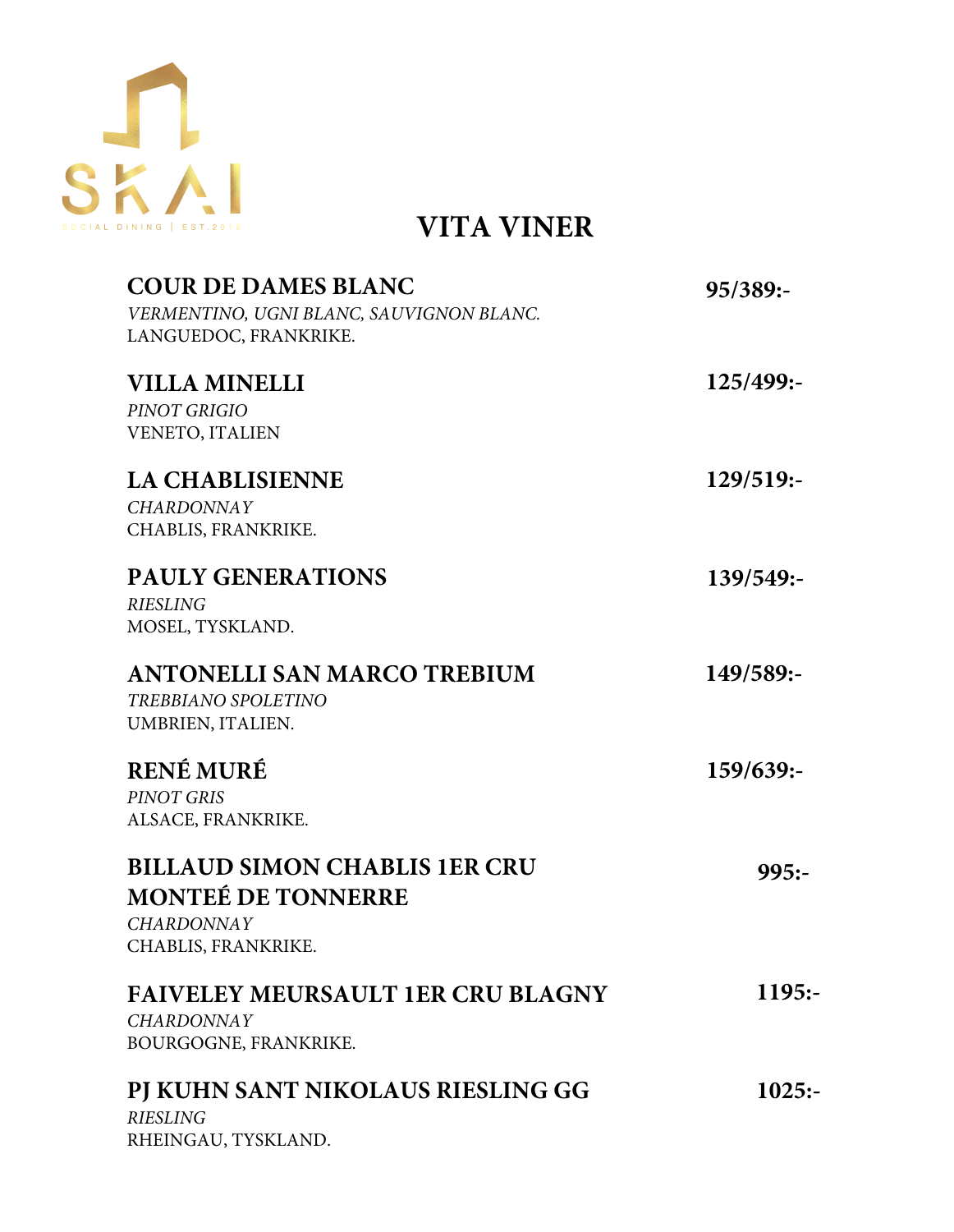

**RÖDA VINER**

| <b>COUR DE DAMES ROUGE</b><br>CARIGNAN, GRENACHE, SYRAH<br>LANGUEDOC, FRANKRIKE.   | 95/389:   |
|------------------------------------------------------------------------------------|-----------|
| <b>SAINT COSME CÔTE DU RHÔNE</b><br><b>SYRAH</b><br>RHÔNEDALEN, FRANKRIKE.         | 105/419:  |
| <b>BAIGORRI RIOJA CRIANZA</b><br>TEMPRANILLO<br>RIOJA, SPANIEN.                    | 149/589:- |
| <b>NINO NEGRI LE TENSE</b><br><b>NEBBIOLO</b><br>LOMBARDIET, ITALIEN.              | 159/645:  |
| RENATO RATTI BARBERA d'ALBA<br><b>BARBERA</b><br>PIEMONTE, ITALIEN.                | 179/745:  |
| <b>CÔTE DE BEAUNE-VILLAGES</b><br>PINOT NOIR<br>BOURGOGNE, FRANKRIKE.              | 179/745:  |
| <b>ANIMA NEGRA AN/2</b><br>CALLET, MANTONEGRO-FOGONEU, SYRAH<br>MALLORCA, SPANIEN. | 189/845:  |
| <b>SAINT JOSEPH</b><br>SYRAH.<br>RÔHNEDALEN, FRANKRIKE.                            | 899:-     |
| <b>RENATO RATTI BAROLO MARCENASCO</b><br><b>NEBBIOLO</b><br>PIEMONTE, ITALIEN.     | 949:      |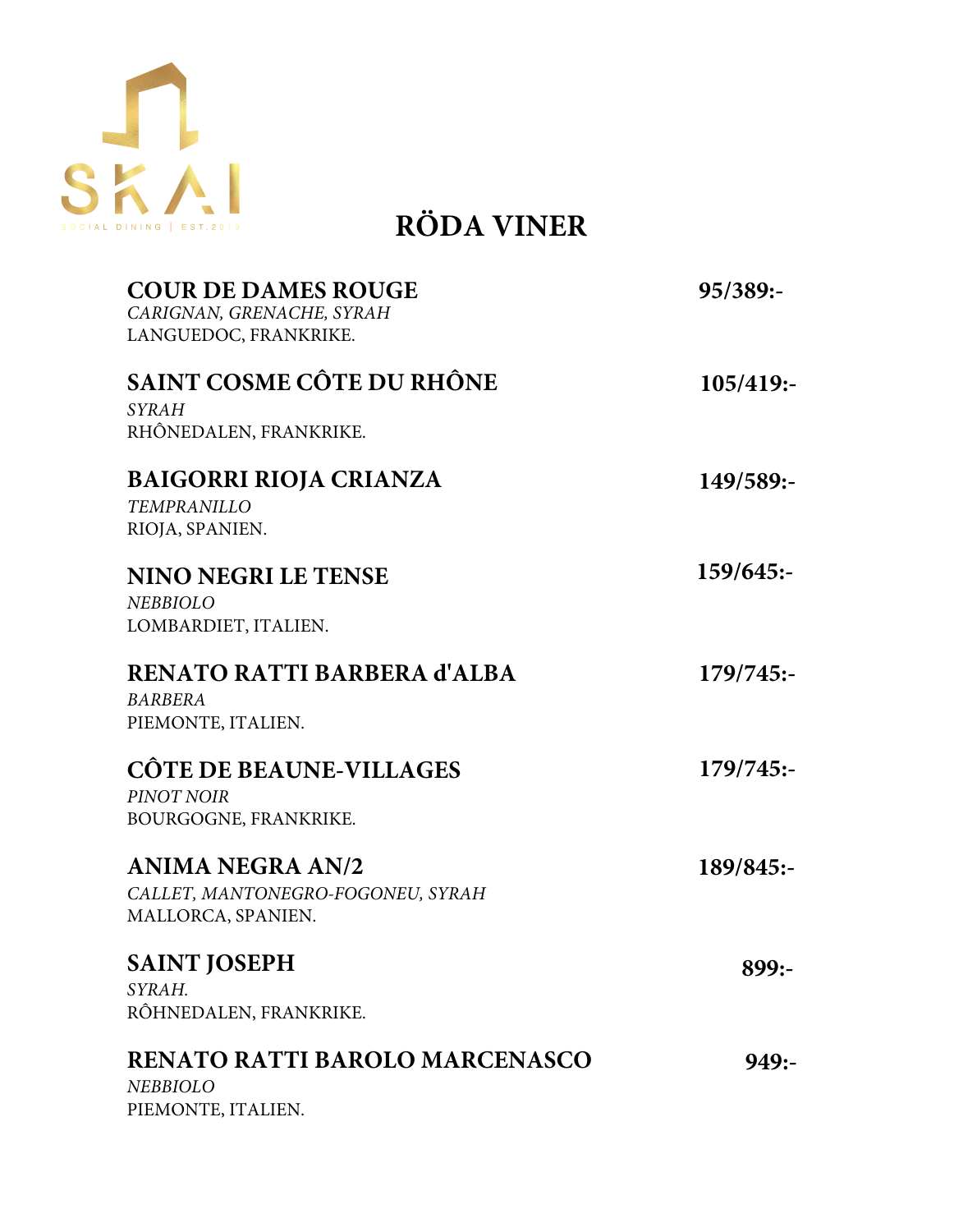

# **MOUSSERANDE VINER**

| PROSECCO MILLESIMATO<br><b>GLERA</b><br>VENETO, ITALIEN.                                                                                    | 95/389:   |
|---------------------------------------------------------------------------------------------------------------------------------------------|-----------|
| <b>CHAMPAGNE LOUIS MASSING GRAND RESERVE</b><br>CHARDONNAY, PINOT NOIR. PINOT MEUNIER.<br>CHAMPAGNE, FRANKRIKE.                             | 125/699:  |
| <b>TAITTINGER BRUT RESERVE</b><br>CHARDONNAY, PINOT NOIR, PINOT MEUNIER.<br>CHAMPAGNE, FRANKRIKE.                                           | $899: -$  |
| <b>TAITTINGER COMTES DE CHAMPAGNE 2008</b><br><b>CHARDONNAY</b><br>CHAMPAGNE, FRANKRIKE.                                                    | $3499: -$ |
| <b>SÖTT &amp; ROSÉ</b>                                                                                                                      |           |
| LUA CHEIA AZUL PORTUGAL 10 Y/O<br><b>TAWNY PORT</b><br>TOURIGA NACIONAL, TOURIGA FRANCA, TINTA RORIZ,<br>TINTA BAROCCA.<br>DOUROM, PORTUGAL | $99: -$   |

## **COTÉ MAS ROSÉ**

*MOURVEDRE, SYRAH*. LANGUEDOC, FRANKRIKE. **95/389:-**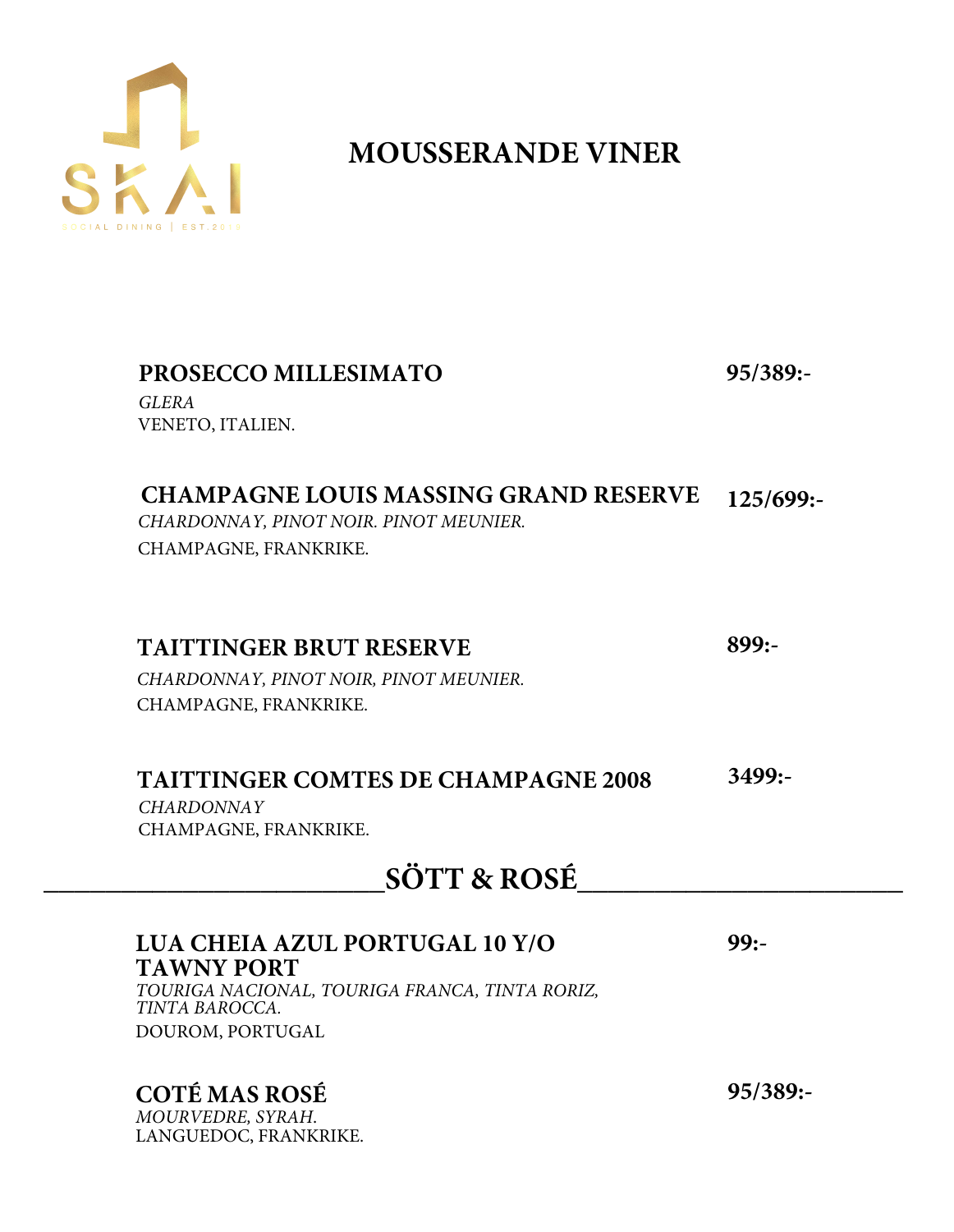

# **LÄSKANDE**

| LÄSK<br>COCA-COLA. COCA-COLA ZERO. FANTA. SPRITE.             | $36: -$ |
|---------------------------------------------------------------|---------|
| <b>LEMONAD</b><br>CITRON.<br>JORDGUBB-MYNTA.                  | $45: -$ |
| <b>MUST</b><br>ÄPPLEMUST. ÅRETS SKÖRD, KIVIKS MUSTERI.        | $45: -$ |
| <b>RED BULL</b>                                               | $49: -$ |
| <b>BUBBELVATTEN</b> 75cl                                      | $39: -$ |
| <b>BITBURGER DRIVE 0.0%</b><br>TYSK LJUS LAGER.<br>33cl       | $59: -$ |
| <b>ST ERIKS ALE</b><br>0.5%<br>SVENSK OFILTRERAD ALE.<br>33cl | $65: -$ |
| <b>BRISKA CIDER</b><br>$4.5\%$<br>PÄRON<br>33cl               | 79:-    |
| <b>RICHARD JUHLIN 0.0%</b><br>CHARDONNAY.<br>FRANKRIKE.       | $69: -$ |